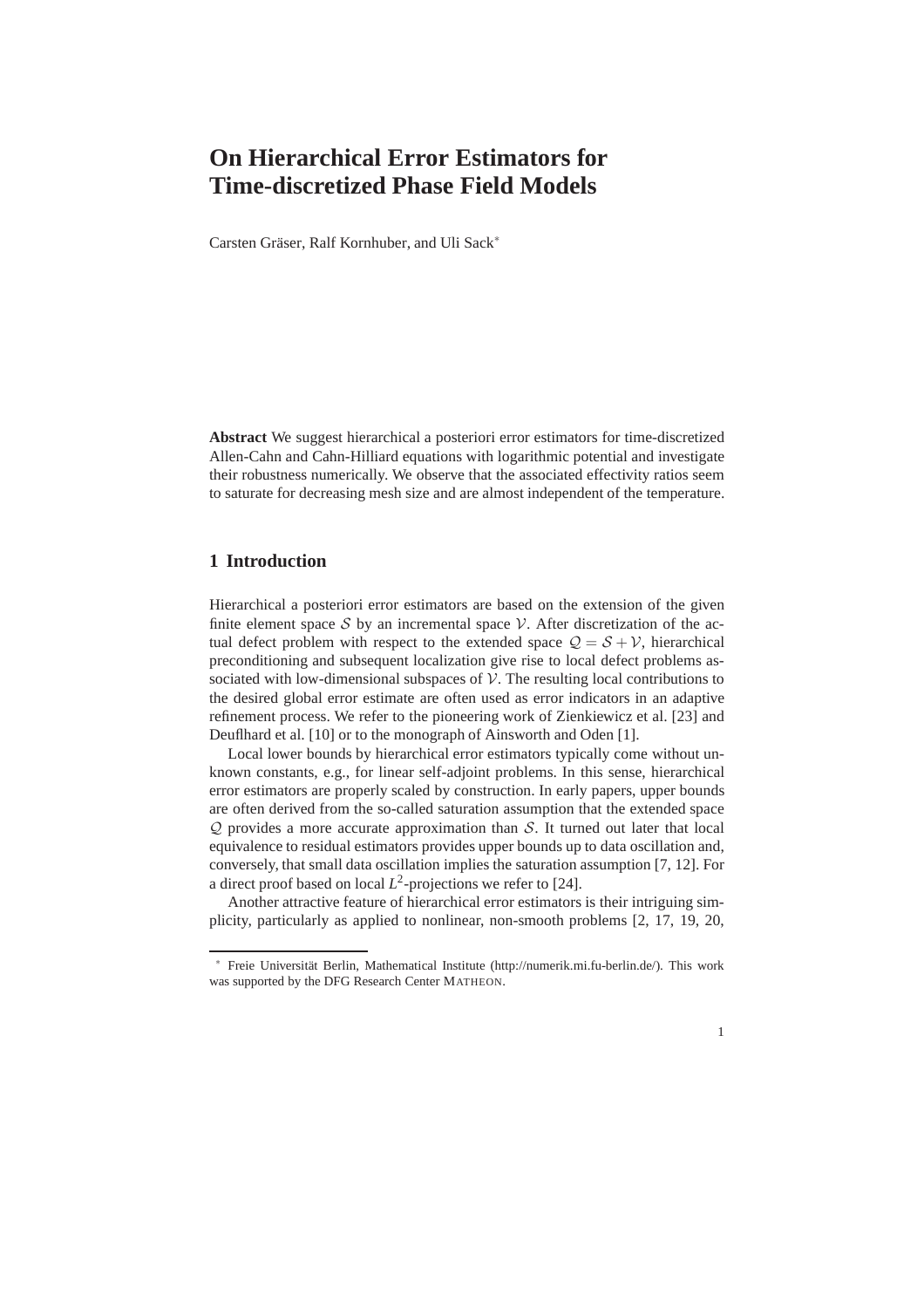21, 22, 24]. In this numerical study, we consider hierarchical error estimators for semi-linear elliptic problems as arising from the time discretization of Allen-Cahn and Cahn-Hilliard equations. While previous work concentrates on quartic shallow quench approximations [4, 13, 18] or on heuristic strategies for obstacle potentials [5] we consider the logarithmic potential here. In particular, we investigate the robustness of the effectivity ratios as temperature is approaching the deep quench limit. In our numerical experiments, we found that both for Allen-Cahn- and Cahn-Hilliard-type problems the associated effectivity ratios seem to saturate with decreasing mesh size and are hardly influenced by temperature. Moreover, the local contributions to the global estimator were used successfully for adaptive refinement.

#### **2 Hierarchical Error Estimators**

In this section, we derive hierarchical error estimators in an abstract setting. Special cases will be considered later on. For ease of presentation, we assume that all occurring problems and subproblems are uniquely solvable. Let *H* denote a Hilbert space with the norm  $\|\cdot\|_H$ . We consider the variational inequality

$$
u \in H: \qquad a(u, v - u) + \phi(v) - \phi(u) \ge \ell(v - u) \qquad \forall v \in H \tag{1}
$$

with  $a(\cdot,\cdot)$ ,  $\phi: H \to \mathbb{R} \cup \{+\infty\}$ , and  $\ell$  denoting a symmetric bilinear form, a convex functional, and a bounded linear functional on *H*, respectively. The additional conditions that  $a(\cdot, \cdot)$  is *H*-elliptic and that  $\phi$  is lower semi-continuous and proper are sufficient but not necessary to ensure existence and uniqueness [14]. Let  $S$  denote a finite-dimensional subspace of *H* and let the symmetric bilinear form  $a_S(\cdot, \cdot)$ and the functional  $\phi_S : S \to \mathbb{R} \cup \{+\infty\}$  be approximations of  $a(\cdot, \cdot)$  and  $\phi$  on S, respectively, e.g., by numerical quadrature like mass lumping. Then the associated Ritz-Galerkin discretization reads

$$
u_{\mathcal{S}} \in \mathcal{S}: \qquad a_{\mathcal{S}}(u_{\mathcal{S}}, v - u_{\mathcal{S}}) + \phi_{\mathcal{S}}(v) - \phi_{\mathcal{S}}(u_{\mathcal{S}}) \ge \ell(v - u_{\mathcal{S}}) \qquad \forall v \in \mathcal{S}.
$$
 (2)

We want to derive a posteriori estimates of the error  $||u - u_S||_H$ . To this end, we consider the *defect problem*

$$
e \in H: \qquad a(e, v - e) + \psi(v) - \psi(e) \ge r(v - e) \qquad \forall v \in H \tag{3}
$$

involving the shifted nonlinearity  $\psi$  and the residual  $r$ , defined by

$$
\psi(v) = \phi(us + v), \qquad r(v) = \ell(v) - a(us, v), \qquad v \in H,
$$

respectively. Obviously,  $u = u<sub>S</sub> + e$ . To approximate (3), we select an incremental space  $V \subset H$  with the property  $V \cap S = \{0\}$  and consider the hierarchical extension

$$
\mathcal{Q}=\mathcal{S}\oplus\mathcal{V}
$$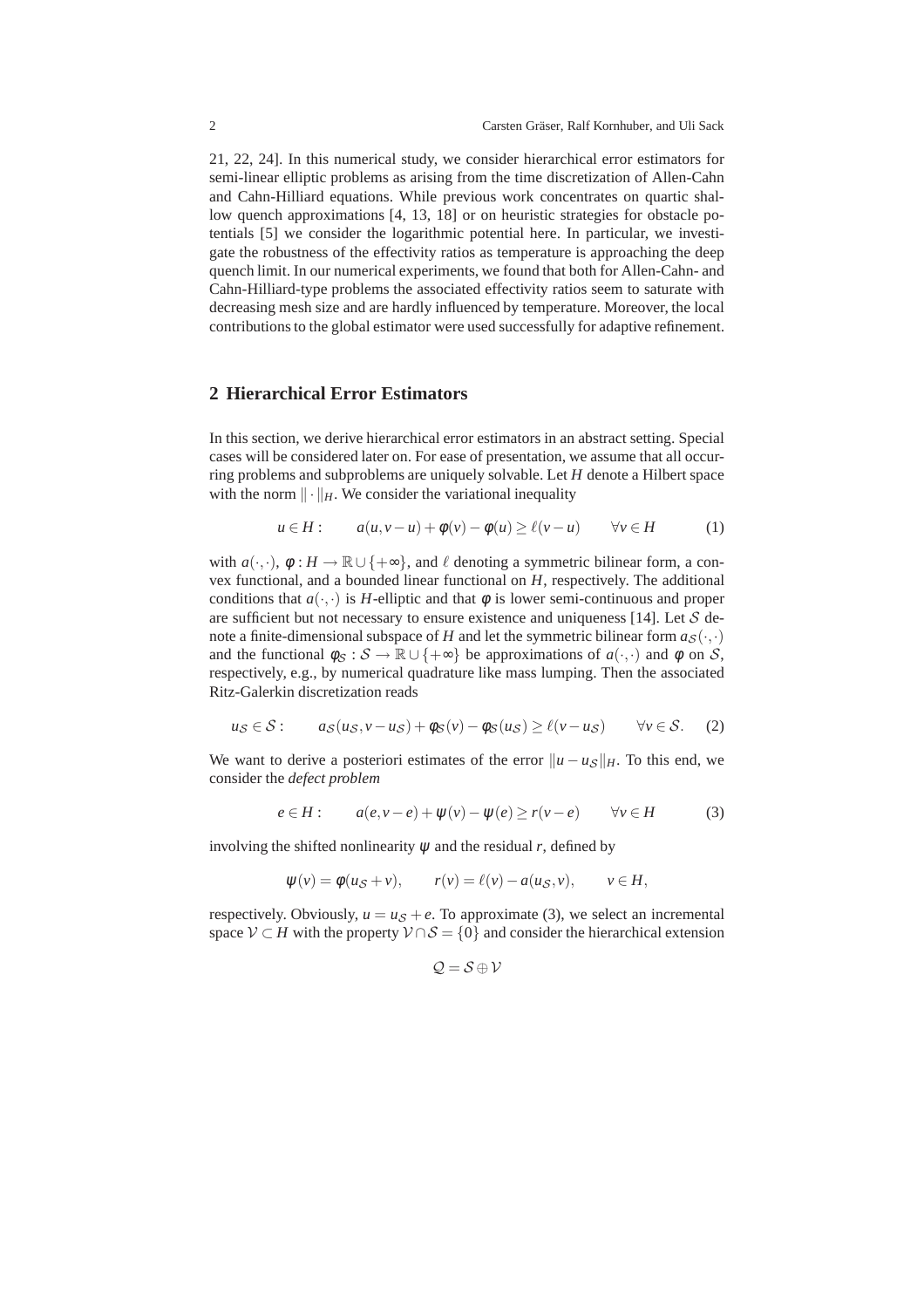On Hierarchical Error Estimators for Time-discretized Phase Field Models 3

of S. The subspace  $\mathcal{Q} \subset H$  is equipped with the discrete norm  $\|\cdot\|_{\mathcal{Q}}$  which intentionally is an equivalent approximation of  $\|\cdot\|_H$ . The associated *discretized defect problem* is given by

$$
e_{\mathcal{Q}} \in \mathcal{Q}: \qquad a_{\mathcal{Q}}(e_{\mathcal{Q}}, v - e_{\mathcal{Q}}) + \psi_{\mathcal{Q}}(v) - \psi_{\mathcal{Q}}(e_{\mathcal{Q}}) \ge r(v - e_{\mathcal{Q}}) \qquad \forall v \in \mathcal{Q} \quad (4)
$$

with  $a_Q(\cdot,\cdot)$  and  $\psi_Q: Q \to \mathbb{R} \cup \{+\infty\}$  denoting approximations of  $a(\cdot,\cdot)$  and  $\psi$ . In order to avoid the computational effort for the computation of  $e_Q$ , we now modify (4) in a way that allows for a decomposition into a number of independent, lowdimensional subproblems. This modification is based on the assumption that the given nonlinearity is local in the sense that there is a direct splitting

$$
\mathcal{V}=\mathcal{V}_1\oplus\cdots\oplus\mathcal{V}_m
$$

of V into low-dimensional subspaces  $V_i$  such that for  $v \in V$  the representation

$$
\psi_{\mathcal{Q}}(v) = \sum_{i=1}^{m} \Psi_i(v_i)
$$
\n(5)

holds with certain convex functionals  $\Psi_i : \mathcal{V}_i \to \mathbb{R} \cup \{+\infty\}$  and the uniquely determined decomposition  $v = \sum v_i$ ,  $v_i \in V_i$ . Then, in the first step, we replace the bilinear form  $a(\cdot, \cdot)$  by the hierarchical preconditioner

$$
b(v,w) = a_{\mathcal{Q}}(v_{\mathcal{S}},w_{\mathcal{S}}) + \sum_{i=1}^{m} a_{\mathcal{Q}}(v_i,w_i), \qquad v, w \in \mathcal{Q},
$$

based on the uniquely determined decompositions of  $v = v_S + v_V \in \mathcal{Q}$  into  $v_S \in \mathcal{S}$ ,  $v_V \in V$  and of  $v_V = \sum v_i$ ,  $w_V = \sum w_i$  into  $v_i$ ,  $w_i \in V_i$ . It can be shown under certain conditions [19] that the solution  $\tilde{e}_{\mathcal{Q}}$  of the resulting preconditioned defect problem provides an efficient and reliable error estimate  $b(\tilde{e}_\mathcal{Q}, \tilde{e}_\mathcal{Q})^{1/2}$ . However, the exact evaluation of  $\tilde{e}_Q = \tilde{e}_S + \tilde{e}_V$  is still too costly: In contrast to linear situations, we cannot expect  $\tilde{e}_s = 0$ , because  $\tilde{e}_s \in S$  and  $\tilde{e}_v \in V$  are still coupled with respect to the nonlinearity  $\psi_{\mathcal{Q}}(v) = \psi_{\mathcal{Q}}(v_{\mathcal{S}} + v_{\mathcal{V}})$ . As a remedy, we simply *assume* that the low-frequency part  $\tilde{e}_s$  of our error estimate can be neglected. In this way, we finally obtain the *localized defect problem*

$$
e_{\mathcal{V}} \in \mathcal{V}: \qquad b(e_{\mathcal{V}}, v - e_{\mathcal{V}}) + \psi_{\mathcal{Q}}(v) - \psi_{\mathcal{Q}}(e_{\mathcal{V}}) \ge r(v - e_{\mathcal{V}}) \qquad \forall v \in \mathcal{V}. \tag{6}
$$

It has been shown for obstacle problems that reliability might get lost by this localization step but can be reestablished by a suitable higher order term [20]. Exploiting assumption (5), the evaluation of  $e_V = \sum e_i$  amounts to the solution of *m* independent subproblems

$$
e_i \in \mathcal{V}_i: \quad a_{\mathcal{Q}}(e_i, v - e_i) + \Psi_i(v) - \Psi_i(e_i) \ge r(v - e_i) \quad \forall v \in \mathcal{V}_i. \tag{7}
$$

The quantity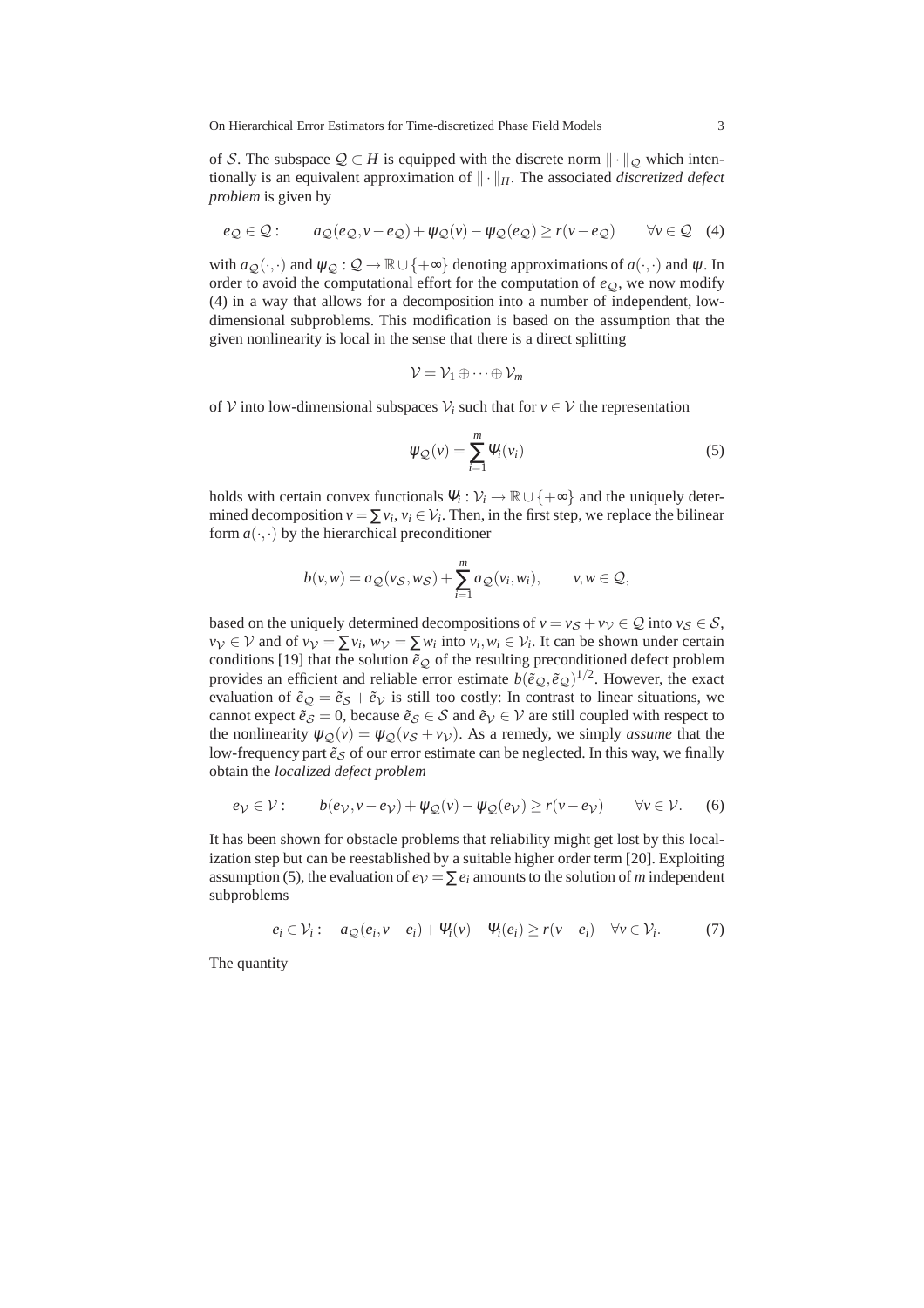4 Carsten Gräser, Ralf Kornhuber, and Uli Sack

$$
\eta = \left(\sum_{i=1}^{m} ||e_i||_{Q}^{2}\right)^{1/2}
$$
\n(8)

is our hierarchical error estimator. If  $a_{\mathcal{Q}}(\cdot,\cdot)$  is Q-elliptic and Q is equipped with the energy norm  $\|\cdot\|_{\mathcal{Q}} = a_{\mathcal{Q}}(\cdot,\cdot)^{1/2}$ , then (8) takes the form  $\eta = b(e_{\mathcal{V}},e_{\mathcal{V}})^{1/2}$ .

### **3 Allen-Cahn Equations**

Implicit time discretization of the Allen-Cahn equation with logarithmic potential (see, e.g. [9, Section 7] for an overview) gives rise to spatial problems of the form (1) with  $H = H^{1}(\Omega)$  equipped with the energy norm induced by the bilinear form

$$
a(v,w) = \gamma(v,w)_{L^2(\Omega)} + \tau(\nabla v, \nabla w)_{L^2(\Omega)}, \qquad \gamma = 1 - \tau \theta_c / \varepsilon^2,
$$

the right hand side  $\ell(v) = (u_0, v)_{L^2(\Omega)}$ , and the convex, lower semi-continuous, proper functional  $\phi(v) = \int_{\Omega} \Phi^{\theta}(v) dx$  with

$$
\Phi^{\theta}(v) = \begin{cases} \frac{\tau}{2\varepsilon^2} \theta\big((1+v)\log(1+v) + (1-v)\log(1-v)\big), \text{ if } \theta > 0\\ \chi_{[-1,1]}(v), \text{ if } \theta = 0 \end{cases} (9)
$$

Here,  $\Omega \subset \mathbb{R}^2$  denotes a polygonal domain,  $\varepsilon > 0$  is an interface parameter,  $\theta \ge 0$ and  $\theta_c > 0$  stand for the temperature and the critical temperature, respectively,  $\chi_{[-1,1]}$  is the characteristic function of  $[-1,1]$ ,  $u_0 \in L^2(\Omega)$  is an approximation from the preceding time step, and  $\tau > 0$  is the time step size. We assume  $\gamma > 0$ or, equivalently,  $\tau < \varepsilon^2/\theta_c$  so that  $a(\cdot,\cdot)$  is *H*-elliptic. With these definitions, (1) can be rewritten as a semi-linear elliptic problem for positive temperature  $\theta > 0$  and as an elliptic obstacle problem for  $\theta = 0$ .

Let  $S = S_h$  denote the space of piecewise linear finite elements with respect to a regular triangulation  $\mathcal{T}_h$  with mesh size *h* and interior vertices  $\mathcal{N}_h$ . Then,  $a_S(\cdot,\cdot) = a_h(\cdot,\cdot)$  is defined by replacing  $(v,w)_{L^2(\Omega)}$  with the lumped  $L^2$ -scalar product  $\langle v, w \rangle_{\mathcal{S}} = \int_{\Omega} I_h(vw) \, dx$ , where  $I_h: C(\Omega) \to \mathcal{S}_h$  denotes nodal interpolation. Similarly, we set  $\phi_S(v) = \phi_h(v) = \int_{\Omega} I_h(\Phi^{\theta}(v)) dx$ . Connecting the midpoints  $p_i$  of the edges of all triangles  $t \in \mathcal{T}_h$ , we obtain the uniformly refined triangulation  $\mathcal{T}_{h/2}$  with interior vertices  $\mathcal{N}_{h/2}$ . The local incremental spaces  $\mathcal{V}_i = \text{span}\{\mu_i\}$  are spanned by the piecewise linear edge bubble functions satisfying  $\mu_i(p_i) = 1$  and vanishing on all other vertices  $p \in \mathcal{N}_{h/2}$ . This choice leads to  $\mathcal{Q} = \mathcal{S}_{h/2}$ . It is motivated by the lack of stability of piecewise quadratic approximations for obstacle problems [14, 20]. We select the discrete Q-elliptic bilinear form  $a_{\mathcal{Q}}(\cdot,\cdot) = a_{h/2}(\cdot,\cdot)$  with the associated energy norm  $\|\cdot\|_{\mathcal{Q}} = a_{h/2}(\cdot,\cdot)^{1/2}$ . Then the locality condition (5) is satisfied with  $\Psi_i(v) = \Phi^{\theta}((u_{\mathcal{S}} + v)(p_i)) \int_{\Omega} \mu_i dx, v \in \mathcal{V}_i$ . For obstacle problems, i.e. for  $\theta = 0$ , the resulting error estimator (8) was proposed in [17] and later analyzed in [20, 22, 24]. Here we concentrate on  $\theta > 0$  and investigate robustness for  $\theta \rightarrow 0$ .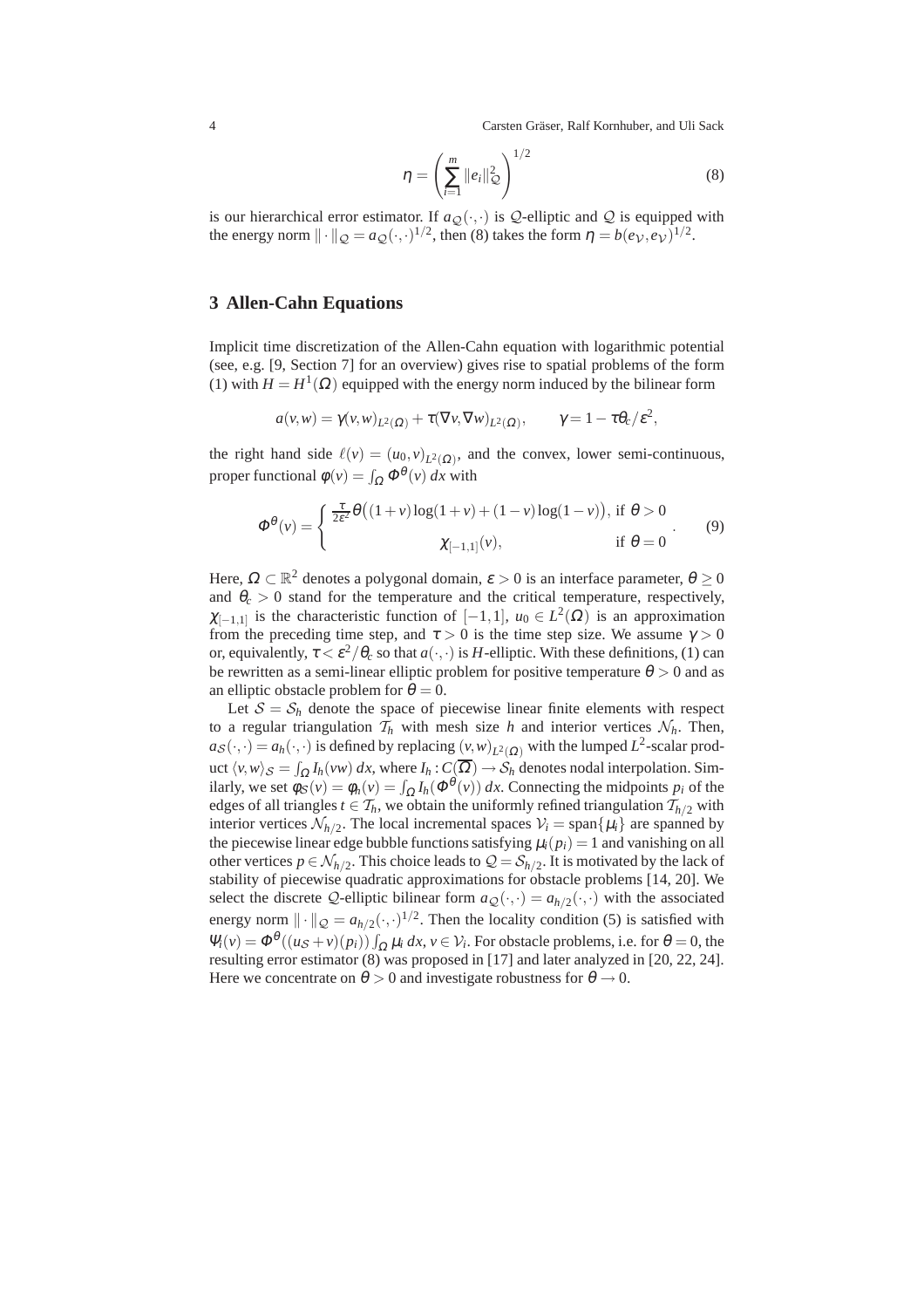On Hierarchical Error Estimators for Time-discretized Phase Field Models 5

In our numerical experiments, we consider the first spatial problem of the semidiscrete Allen-Cahn equation with parameters  $\varepsilon = 2 \cdot 10^{-2}$ ,  $\theta_c = 1.0$ , time step size  $\tau = 10^{-4}$ , and the initial condition  $u_0$  as depicted in the left picture of Figure 3. We first compare the a posteriori error estimator with the 'exact' error for a fixed temperature  $\theta = 0.1$  and a sequence of triangulations  $\mathcal{T}_{h_i}$  with decreasing mesh size *h*<sup>*j*</sup>. The triangulations  $\mathcal{T}_j = \mathcal{T}_{h_j}$  are obtained by  $j = 1, \ldots, 9$  uniform refinements of the initial triangulation  $T_0$  which is a partition of  $\Omega = (-1,1) \times (-1,1)$  into two congruent triangles. The 'exact' error  $\tilde{e}_i = ||\tilde{u} - u_i||_{\tilde{H}}$  is obtained by approximating *H* with  $\tilde{H} = S_{11}$ , i.e., by an approximation  $\tilde{u}$  of *u* based on two further uniform refinement steps. The left picture in Figure 1 shows  $\eta_j$  and  $\tilde{e}_j$  over the number of unknowns. We observe asymptotic first order convergence and a good agreement of  $\eta_j$  and  $\tilde{e}_j$ . More precisely, the effectivity ratios  $\eta_j/\tilde{e}_j$  seem to saturate at about 0.9 (Figure 1 right). In our next experiment, we fix the mesh  $\mathcal{T}_9$  and vary the temperature



Fig. 1 Estimated and 'exact' error (left) and effectivity ratio (right) over number of unknowns.

 $\theta$ . The left picture in Figure 2 shows that the effectivity ratios are hardly affected by the transition from a shallow to a deep quench and even seem to converge in the deep quench limit. In the last experiment, we use the edge-oriented local error indicators



**Fig. 2** Effectivity ratios over inverse temperature (left) and detail of adaptively refined mesh (right)

 $\|e_i\|_{\mathcal{O}}$  occurring in the global estimate (8) and a classical marking strategy [11] for adaptive mesh refinement. Figure 3 illustrates that refinement nicely follows the diffuse interface. Moreover, the zoom in Figure 2 shows that refinement concentrates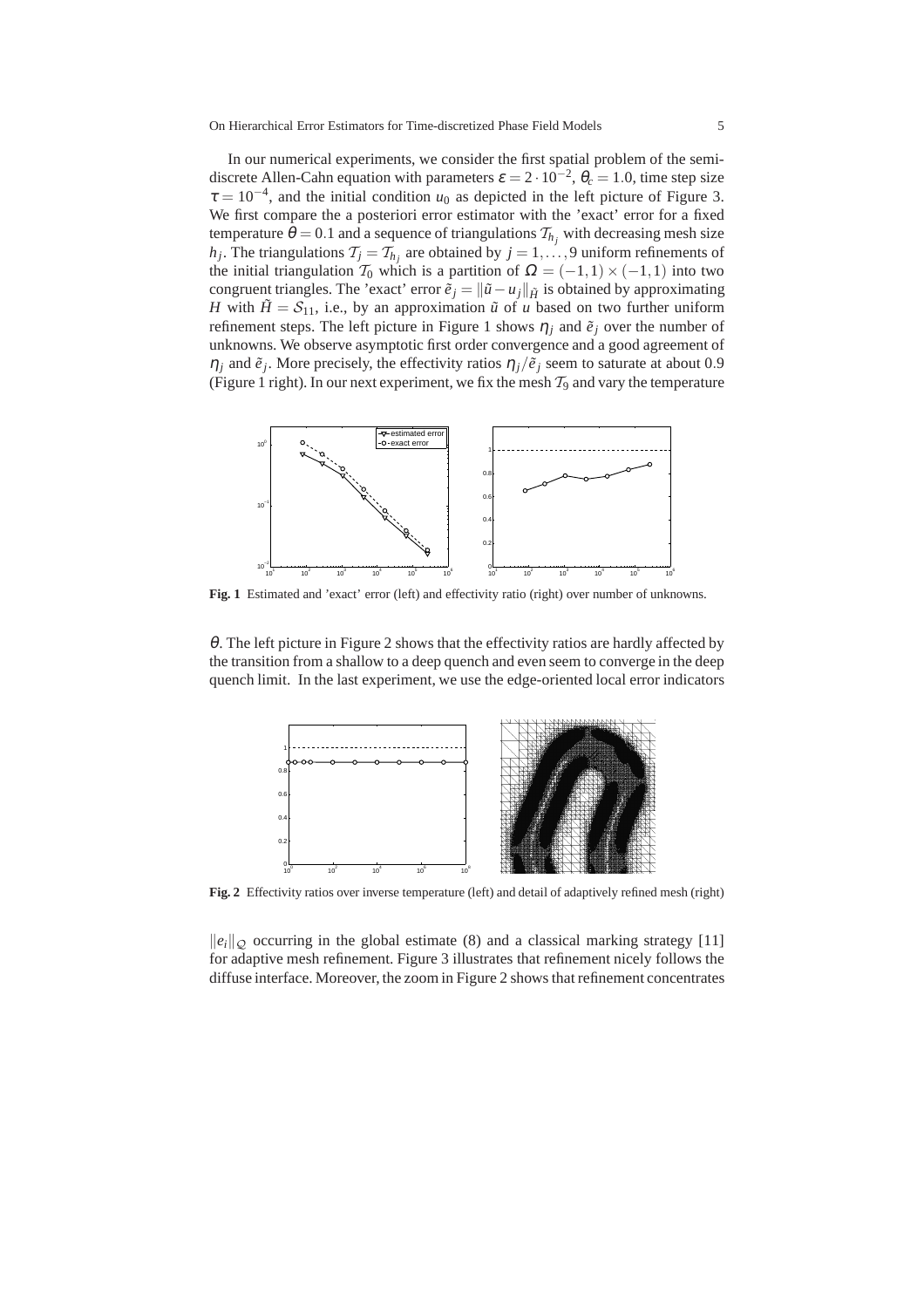

**Fig. 3** Initial condition and approximations at time  $20\tau$ ,  $100\tau$ 

on the strong variation of the solution at the boundary of the diffuse interface and not on the interior where steep gradients are resolved sufficiently well. Finally, note that optimal order of convergence is preserved by adaptivity.

## **4 Cahn-Hilliard equations**

Semi-implicit time discretization [6, 16] of the Cahn-Hilliard equation with logarithmic potential leads to spatial problems of the form (1) with  $H = H^1(\Omega) \times H^1(\Omega)$ equipped with norm

$$
\|(\nu_1,\nu_2)\|_H^2 = \varepsilon^2 \left( \|\nabla \nu_1\|_{L^2(\Omega)}^2 + (\nu_1,1)_{L^2(\Omega)}^2 \right) + \tau \left( \|\nabla \nu_2\|_{L^2(\Omega)}^2 + \|\nu_2\|_{L^2(\Omega)}^2 \right),
$$

the indefinite bilinear form

$$
a(v,w) = \varepsilon^2 \left( (\nabla v_1, \nabla w_1)_{L^2(\Omega)} + (v_1, 1)_{L^2(\Omega)} (w_1, 1)_{L^2(\Omega)} \right) - (v_2, w_1)_{L^2(\Omega)} - (v_1, w_2)_{L^2(\Omega)} - \tau (\nabla v_2, \nabla w_2)_{L^2(\Omega)},
$$

the right hand side  $\ell(v) = (u_0, v_1 - v_2)_{L^2(\Omega)} + \varepsilon^2 (u_0, 1)_{L^2(\Omega)} (v_1, 1)_{L^2(\Omega)}$  and the convex functional  $\phi(v) = \int_{\Omega} \Phi^{\theta}(v_1) dx$  with  $\Phi^{\theta}$  defined in (9) for temperature  $\theta \ge 0$ . Here,  $\varepsilon$  is an interface parameter,  $\tau$  is the time step size and  $u_0$  is an approximation from the preceding time step. Utilizing the notation of Section 3, the approximation (2) is based on  $S = S_h \times S_h$ , and on  $a_S(\cdot, \cdot)$  and  $\phi_S$  as obtained by mass lumping. Existence, uniqueness, and convergence results have been established in [6] for the double obstacle case  $\theta = 0$  and in [3, 8] for  $\theta > 0$ . Fast solvers for the resulting algebraic problems are described in [15]. The components  $u_1$  and  $u_2$  of the solution  $u = (u_1, u_2)$  are often called order parameter and chemical potential, respectively. Similar to Section 3, we select the incremental spaces  $V_i = \text{span}\{(\mu_i, 0), (0, \mu_i)\}\$ providing  $\mathcal{Q} = \mathcal{S}_{h/2} \times \mathcal{S}_{h/2}$ . Again (5) is satisfied with  $\Psi_i(v) = \Phi^{\theta}((u_{\mathcal{S},1} + v_1)(p_i)) \int_{\Omega} \mu_i dx, v \in \mathcal{V}_i$ . In this setting the localized defect problem (6) admits a unique solution. The discrete norm  $\|\cdot\|_{\mathcal{Q}}$  is obtained by (spectrally equivalent) mass lumping of the zero order terms in  $\|\cdot\|_H$ .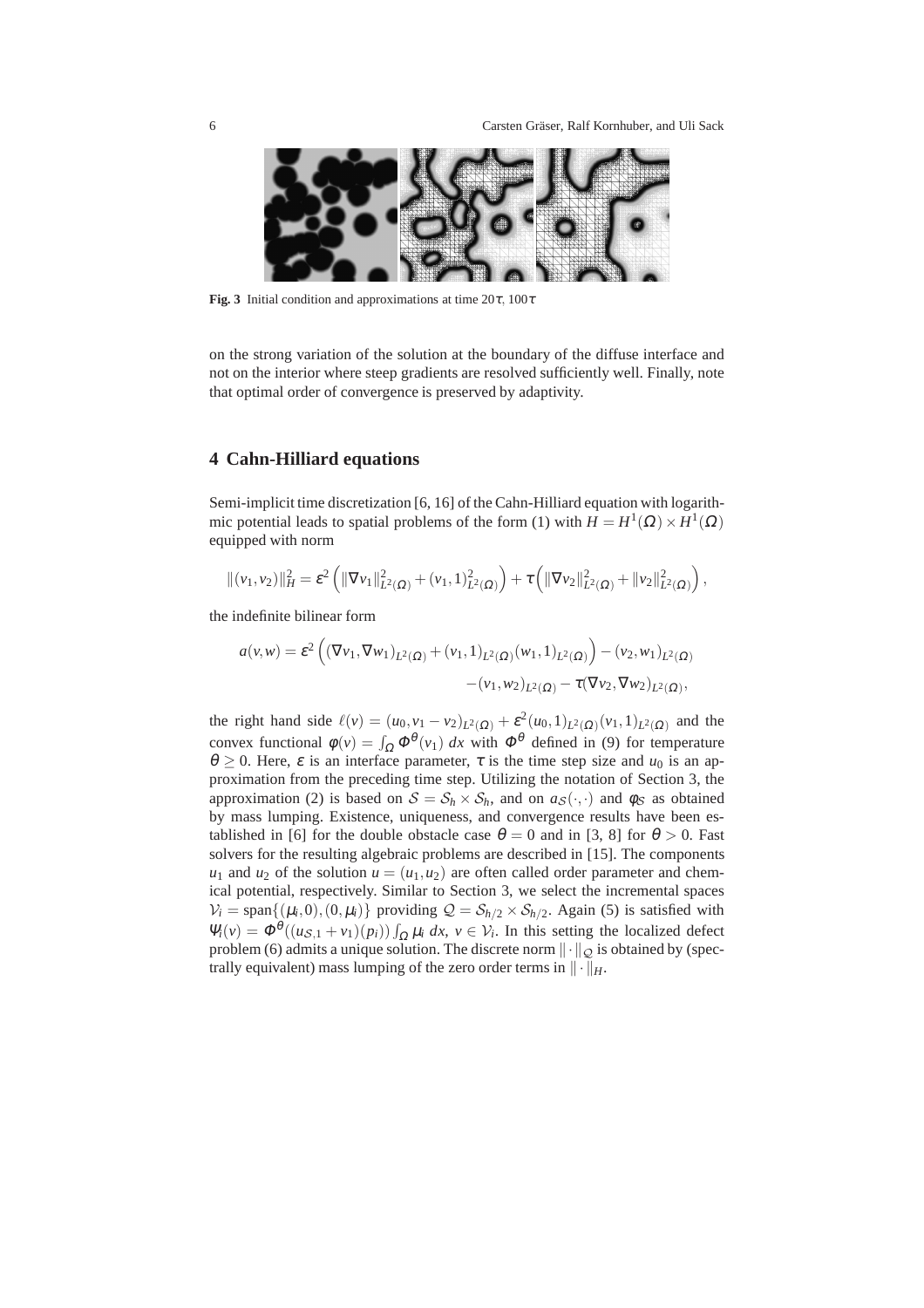

**Fig. 4** Estimated and 'exact' error (left) and effectivity ratios over number of unknowns.

We consider the first spatial problem of the semi-discrete Cahn-Hilliard equation with parameters, time step size, and initial condition given in Section 3. In our numerical experiments, we proceed in complete analogy to the previous section. We begin with a comparison of the error estimators  $\eta_j$  with an 'exact' error  $\tilde{e}_j$  for fixed



**Fig. 5** Effectivity ratios over inverse temperature.

temperature  $\theta = 0.1$  and decreasing mesh size  $h_j$ . Figure 4 shows optimal order of convergence and asymptotic saturation of the effectivity ratios  $\eta_i/\tilde{e}_i$  at about 0.9. For fixed mesh  $\mathcal{T}_9$  effectivity is hardly affected by strongly varying temperature  $\theta$  as



**Fig. 6** Initial condition and approximations at time  $20\tau$ ,  $100\tau$ 

depicted in Figure 5. Adaptive mesh refinement based on the local error indicators  $\|e_i\|_{\mathcal{Q}}$  nicely captures strong variation of the order parameter as illustrated by Fig